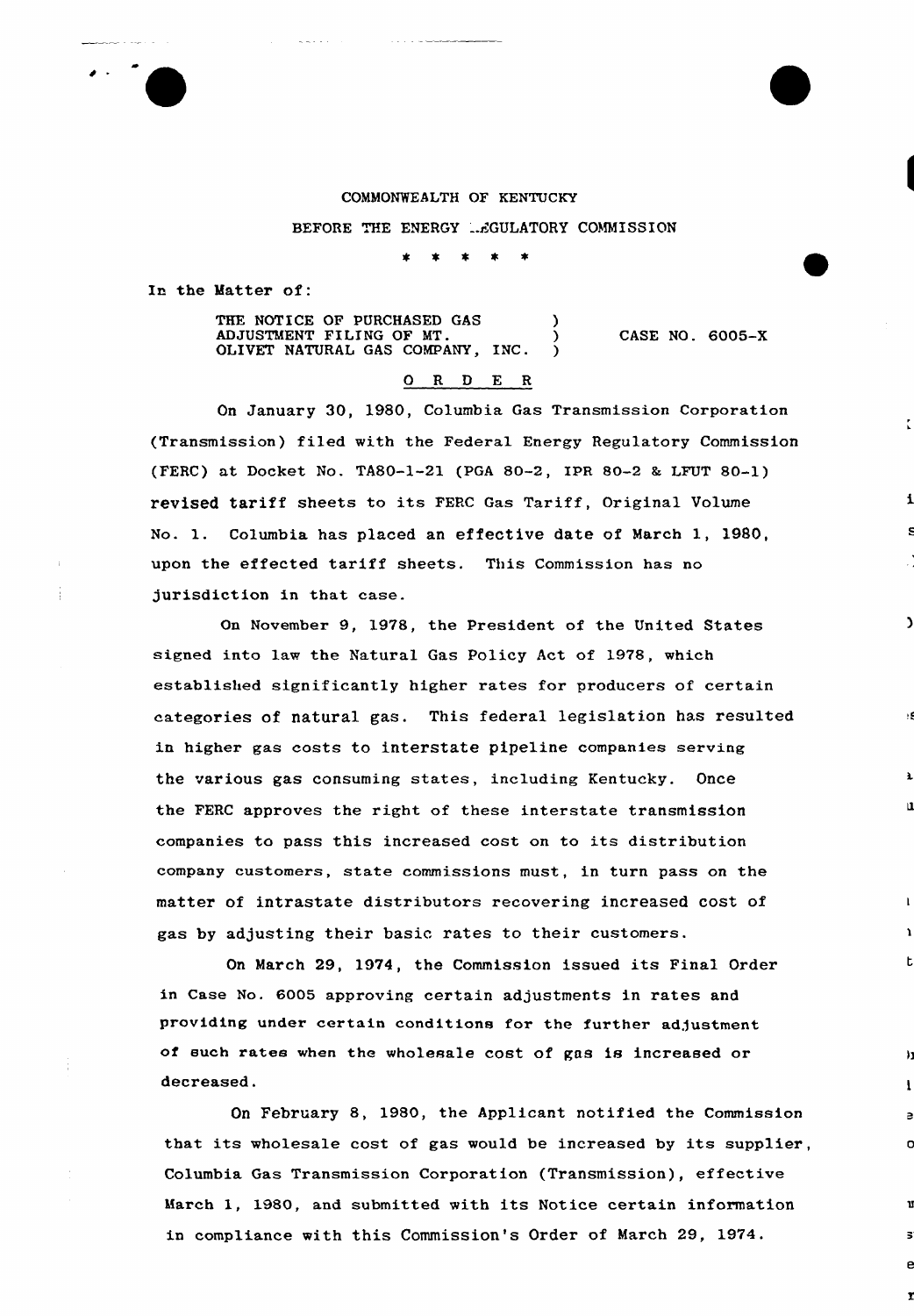The Notice set out certain revisions in rates which the Applicant proposed to place in effect, said rates being designed to pass on the wholesale purchase price from its supplier in the amount of \$4,165.

After reviewing this evidence of record and being advised, the Commission is of the opinion and finds:

l. The Commission long stated (in writing to FERC) its opposition to the procedures and regulations used by the Federal Enexgy Regulatory agency in approving these supplier increases. We continue to be opposed and are are continuing to seek alternative ways to overcome the regulatory inequities which have such a direct impact on the retail consumers.

2. The Federa1 Energy Regulatory Commission approval of a wholesale rate increase to a Kentucky gas retailer requires approval by the Commission of rates that will permit the Kentucky utility to adjust its customer charges to reflect and added purchase cost, or alternately the utility must absorb the added cost. We are of the opinion that failure to allow this increase to be passed through to its retail consumers on a timely basis would be unjust to the Company and would ultimately result in higher rates to their consumers in any event.

3. When the FERC "accepts" Transmission's filing, Txansmission will begin chaxging the Applicant the new rates: This order cannot be implemented until and unless this occurs.

4. That the Applicant's supplier, Transmission, has filed with the FERC for increased rates to become effective March 1, 1980.

5. That this increase reflects Transmission's rates as filed with FERC on January 30, 1980, and to be effective March 1, 1980.

6. That the Commission should allow the Applicant to place into effect, subject to refund, the rates set out in Appendix "A" as soon as Transmission's filing is "accepted" by FERC.

7. That the Applicant's adjustment in rates under the purchased Gas Adjustment Clause appxoved by the Commission in its Order in Case No. 6005 dated March 29, 1974, is fair, just and reasonable, in the public interest and should be effective with gas supplied on and after the date the increased cost of wholesale zas becomes effective.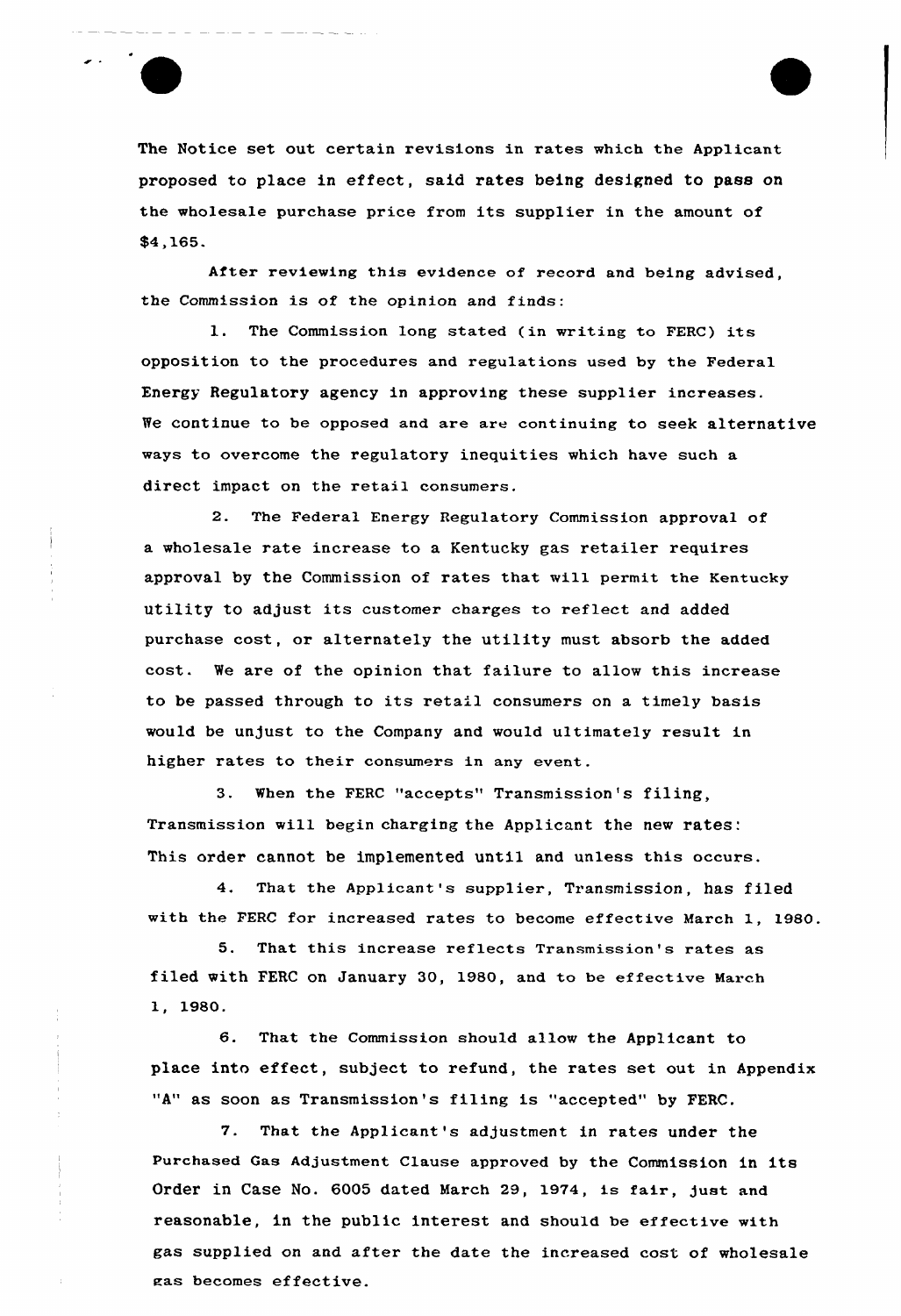

IT IS THEREFORE ORDERED that said Purchased Gas Adjustment sought by the Applicant and adjusted as aforesaid mentioned be and the same is hereby approved to be effective subject to refund, with gas supplied on and after the date the increased cost of wholesale gas becomes effective ("acceptance" by FERC) as set out in Appendix "A" attached hereto and made a part hereof.

IT IS FURTHERED ORDERED that Mt. Olivet Natural Gas Company shall maintain its records in such manner as will enable it, or the Commission, or any of its customers to determine the amount to be refunded and to whom due in the event a refund is ordered by the Commission.

IT IS FURTHER ORDERED that for the purpose of the future application of the Purchased Gas Adjustment Clause of the Applicant the Base Rate for purchased gas shall be:

|                                             | Demand                   | Commodity |
|---------------------------------------------|--------------------------|-----------|
| Columbia Gas Transmission Corporation       | $\overline{\phantom{0}}$ | \$2.642   |
| Columbia LNG Corporation                    | $\blacksquare$           | 4.4309*   |
| *Includes Transporation Charge of \$0.2229. |                          |           |

IT IS FURTHER ORDER that the information furnished this Commission by Applicant on February 8, 1980, constitutes full compliance with the Commission's Order in Case No. 6005 and any other information ordinarily required to be filed under the Commission's Regulations is hereby waived.

IT IS FURTHER ORDERED that within thirty (30) days after the date the increased cost of wholesale gas becomes effective, Applicant shall file with this Commission its revised tariff sheets setting out the rates approved herein.

Done at Frankfort, Kentucky this 5th day of March, 1980.

ENERGY REGULATORY COMMISSION For the committeent

ATTEST: